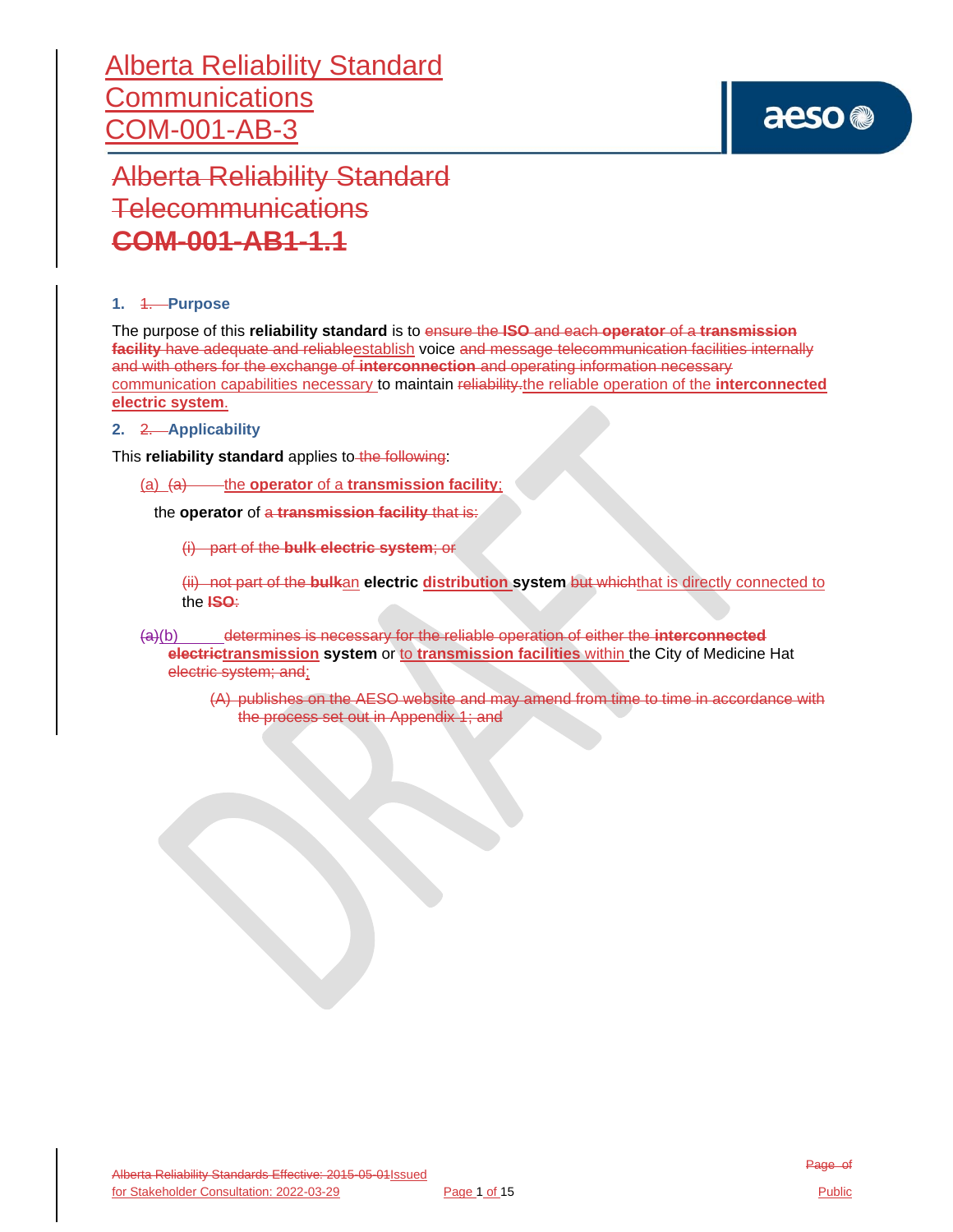

Alberta Reliability Standard Telecommunications **COM-001-AB1-1.1**

- (c) (b) the **operator** of a **generating unit** that is directly connected to the **transmission system** or to **transmission facilities** within the City of Medicine Hat and has a **maximum authorized real power** greater than or equal to 5 MW;
- (d) the **operator** of an **aggregated generating facility** that is directly connected to the **transmission system** or to **transmission facilities** within the City of Medicine Hat and has a **maximum authorized real power** greater than or equal to 5 MW; and
- $(b)(e)$  the **ISO**.

<sup>3.</sup> For the purpose of the requirements contained herein, the above list of entities will be collectively referred to as "Responsible Entities". For requirements in this **reliability standard** where a specific entity or subset of entities are the applicable entity or entities, the entity or entities are specified explicitly.

- **3. Requirements**
- **R1** The **ISO** must, as it determines to be necessary to maintain reliability, provide adequate, reliable, and, where applicable, diverse and redundanthave primary voice and message telecommunication facilities for the exchange of **interconnection** and internal Alberta operating informationcommunication capability to communicate with the following entities, unless the **ISO** detects a failure of its primary voice communication capability, in which case requirement R10 applies:
	- (a)  $\overline{(a)}$  each **operator** of a **transmission facility**;
	- (b) **(b)** each **operator** of an **electric distribution system** that is directly connected to the **transmission system** or to **transmission facilities** within the City of Medicine Hat;
	- (c) each **operator** of a **generating unit** that is directly connected to the **transmission system** or to **transmission facilities** within the City of Medicine Hat and has a **maximum authorized real power** greater than or equal to 5 MW;
	- (d) each **operator** of an **aggregated generating facility** that is directly connected to the **transmission system** or to **transmission facilities** within the City of Medicine Hat and has a **maximum authorized real power** greater than or equal to 5 MW;
	- (e) each adjacent **reliability coordinator** within the **WECC**; and
	- (f) each adjacent **interconnected transmission operator** directly connected to Alberta.
- **R2** The **ISO** must designate a backup voice communication capability in each control room to communicate with the following entities:
	- (a) each **operator** of a **transmission facility**;
	- (b) each **operator** of an **electric distribution system** that is directly connected to the **transmission system** or to **transmission facilities** within the City of Medicine Hat;
	- (c) each **operator** of a **generating unit** that is directly connected to the **transmission system** or to **transmission facilities** within the City of Medicine Hat and has a **maximum authorized real power** greater than or equal to 5 MW;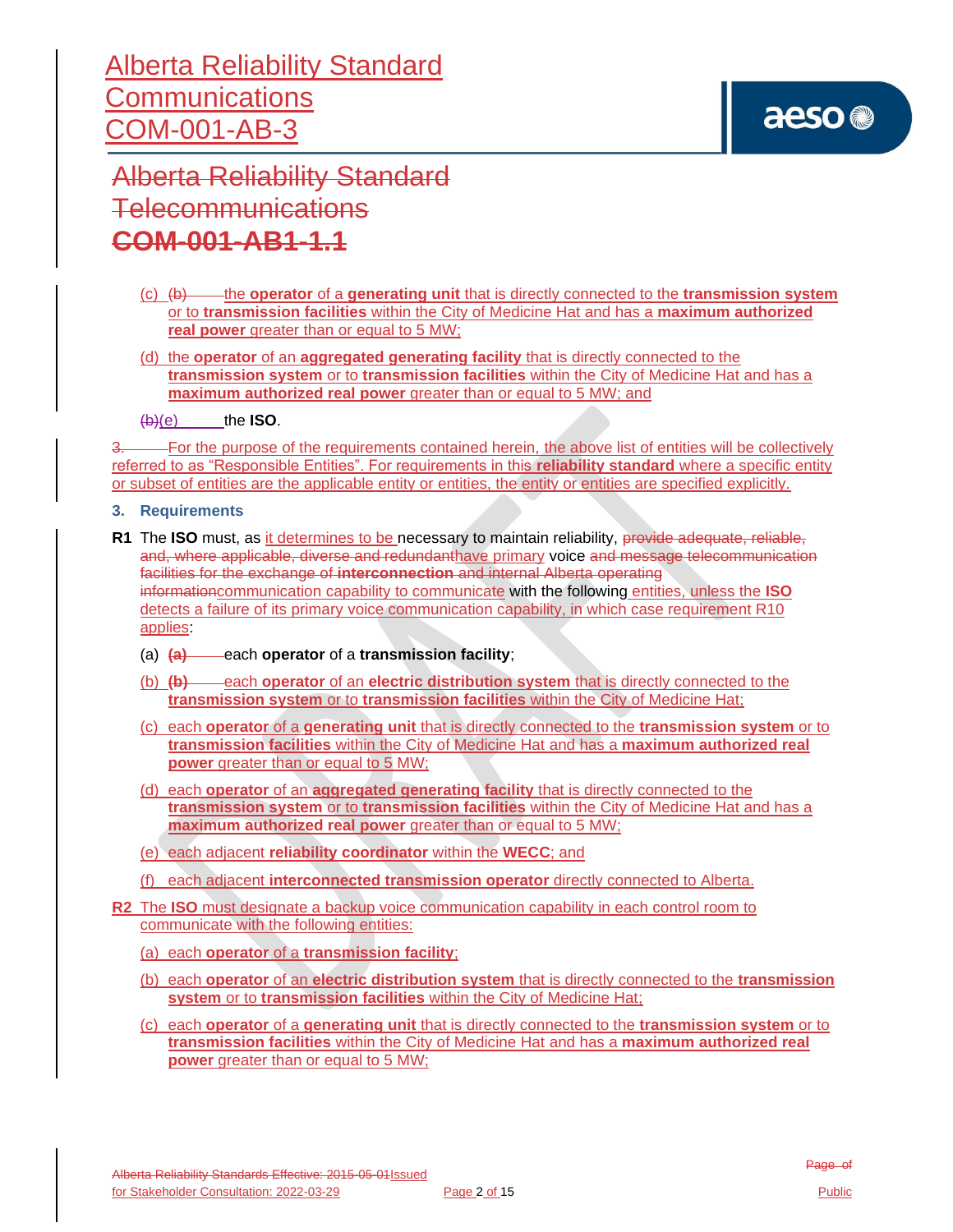

Alberta Reliability Standard Telecommunications **COM-001-AB1-1.1**

(d) each **operator** of an **aggregated generating facility** that is directly connected to the **transmission system** or to **transmission facilities** within the City of Medicine Hat and has a **maximum authorized real power** greater than or equal to 5 MW; and

(e) each adjacent **reliability coordinator** within the **WECC**;

(a)(f) each adjacent **interconnected transmission operator** directly connected to Alberta;.

(c) each adjacent **balancing authority** directly connected to Alberta; and

(d) the adjacent **reliability coordinators**.

- **R2R3** Each **operator** of a **transmission facility** must, as necessary to maintain reliability, provide adequate, reliable, and, where applicable, diversely routed and redundant voice and message telecommunication facilities for the exchange of **interconnection** and Alberta operating information with the following have primary voice communication capability to communicate with the following entities, unless the **operator** of a **transmission facility** detects a failure of its primary voice communication capability in which case requirement R10 shall apply:
	- $(a)$   $(a)$   $\longrightarrow$  the **ISO**;
	- (a)(b) each adjacent **operator** of a **transmission facility**; that is directly connected to its **transmission facility**;
	- (c) (b) each **operator** of an **electric distribution system** that is directly connected to its **transmission facility**;
	- (d) each **operator** of a **generating unit** that is directly connected to its **transmission facility** and has a **maximum authorized real power** greater than or equal to 5 MW;
	- (e) each operator of an **aggregated generating facility** that is directly connected to its **transmission facility** and has a **maximum authorized real power** greater than or equal to 5 MW; and
	- (b)(f) each adjacent **interconnected transmission operator** that is directly connected to Alberta; andits **transmission facility**.

(c) the **ISO**.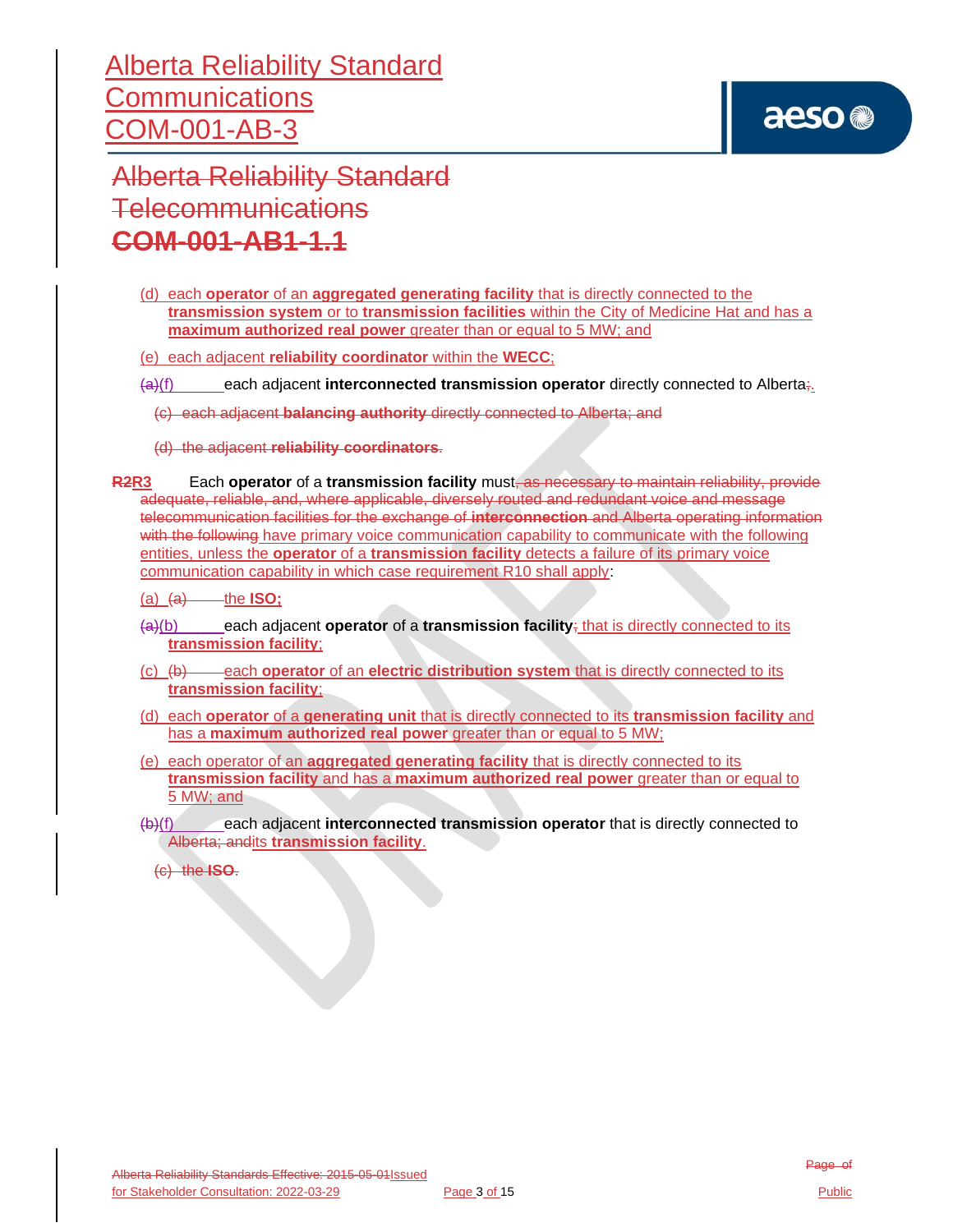

Alberta Reliability Standard Telecommunications **COM-001-AB1-1.1**

- **R3** The **ISO** and each**.A1** <sup>1</sup> Each **operator** of a **transmission facility** must manage and test its alternateuse a primary voice and message telecommunication facilities.communication capability that is:
	- **R4** The **ISO**(a) a direct access telephone on the public telephone network;
	- (b) not degraded by any other communication functionality or any other data transfer activities if there is any shared equipment; and
	- (c) located in each control room.

**R4** Each **operator** of a **transmission facility** must provide a means to coordinatedesignate a backup voice and message telecommunicationscommunication capability with the following entities:

(a) the **ISO**;

- (b) each adjacent **operator** of a **transmission facility**, that is directly connected to its **transmission facility**;
- (c) each **operator** of an **electric distribution system** that is directly connected to its **transmission facility**;
- (d) each **operator** of a **generating unit** that is directly connected to its **transmission facility** and has a **maximum authorized real power** greater than or equal to 5 MW;
- (e) each **operator** of an **aggregated generating facility** that is directly connected to its **transmission facility** and has a **maximum authorized real power** greater than or equal to 5 MW; and
- (a)(f) each adjacent **interconnected transmission operator**, adjacent **balancing authority** and adjacent **reliability coordinators**, which coordination must include the ability to investigate and recommend solutions to voice and message telecommunications problems within Alberta that is directly connected to its **transmission facility**.

**R5 R4.A1** Each **operator** of a **transmission facility** must provide a means to coordinate voice and message telecommunications with have the type of backup voice communication capability, in each control room**,** as identified in:

- (a) Appendix 1 for communicating with the **ISO**; and
- (b) Appendix 2 for communicating with each entity specified in requirement R4.
- **R5** Intentionally left blank.
- **R6** Intentionally left blank.

<sup>1</sup> Any requirement that contains an A in the designation, such as R3.A1, is an additional **ISO** requirement that was established by the **ISO** for use in its **balancing authority area** and was not derived from a NERC COM-001-3 requirement.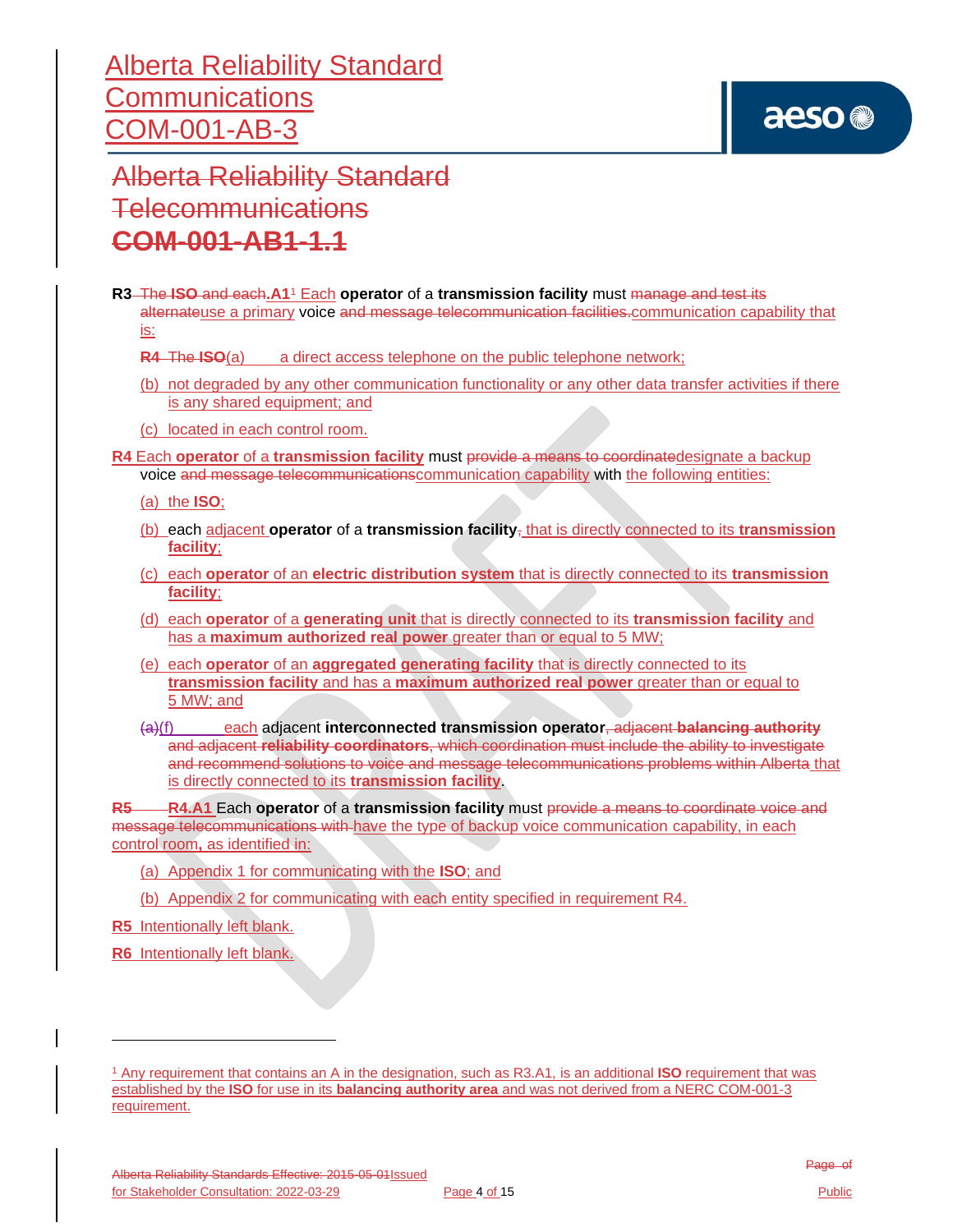# aeso<sup>®</sup>

Alberta Reliability Standard Telecommunications **COM-001-AB1-1.1**

- **R7** Each **operator** of an **electric distribution system** must have primary voice communication capability to communicate with the following entities, unless the **operator** of an **electric distribution system** detects a failure of its primary voice communication capability in which case requirement R11 shall apply:
	- (a) the **ISO** and adjacent **interconnected transmission operators**, which coordination must include the ability to investigate and recommend solutions to voice and message telecommunications problems within Alberta.; and
	- (b) **R6**the **operator** of a **transmission facility** that is directly connected to its **electric distribution system**.

**R7.A1** Each **operator** of an **electric distribution system** must use a primary voice communication capability that is:

- (a) a direct access telephone on the public telephone network;
- (b) not degraded by any other communication functionality or any other data transfer activities if there is any shared equipment; and
- (c) located in each control room.

**R7.A2** Each **operator** of an **electric distribution system** must have the type of backup voice communication capability, in each control room, as identified in:

- (a) Appendix 1 for communicating with the **ISO**; and
- (b) Appendix 3 for communicating with each entity specified in requirement R7.

**R8** Each **operator** of a **generating unit** and **operator** of an **aggregated generating facility** must have primary voice communication capability to communicate with the following entities, unless the **operator** of a **generating unit** or **operator** of an **aggregated generating facility** detects a failure of its primary voice communication capability in which case requirement R11 applies:

- (a) the **ISO**; and
- (b) the **operator** of a **transmission facility** that is directly connected to its **generating unit** or **aggregated generating facility**.

**R8.A1** Each **operator** of a **generating unit** and **operator** of an **aggregated generating facility** must use a primary voice communication capability that is:

- (a) a direct access telephone on the public telephone network;
- (b) not degraded by any other communication functionality or any other data transfer activities if there is any shared equipment; and
- (c) located in each control room.
- **R8.A2** Each **operator** of a **generating unit** and **operator** of an **aggregated generating facility** must have the type of backup voice communication capability, in each control room, as identified in:

(a) Appendix 1 for communicating with the **ISO**; and

Alberta Reliability Standards Effective: 2015-05-01Issued for Stakeholder Consultation: 2022-03-29 Page 5 of 15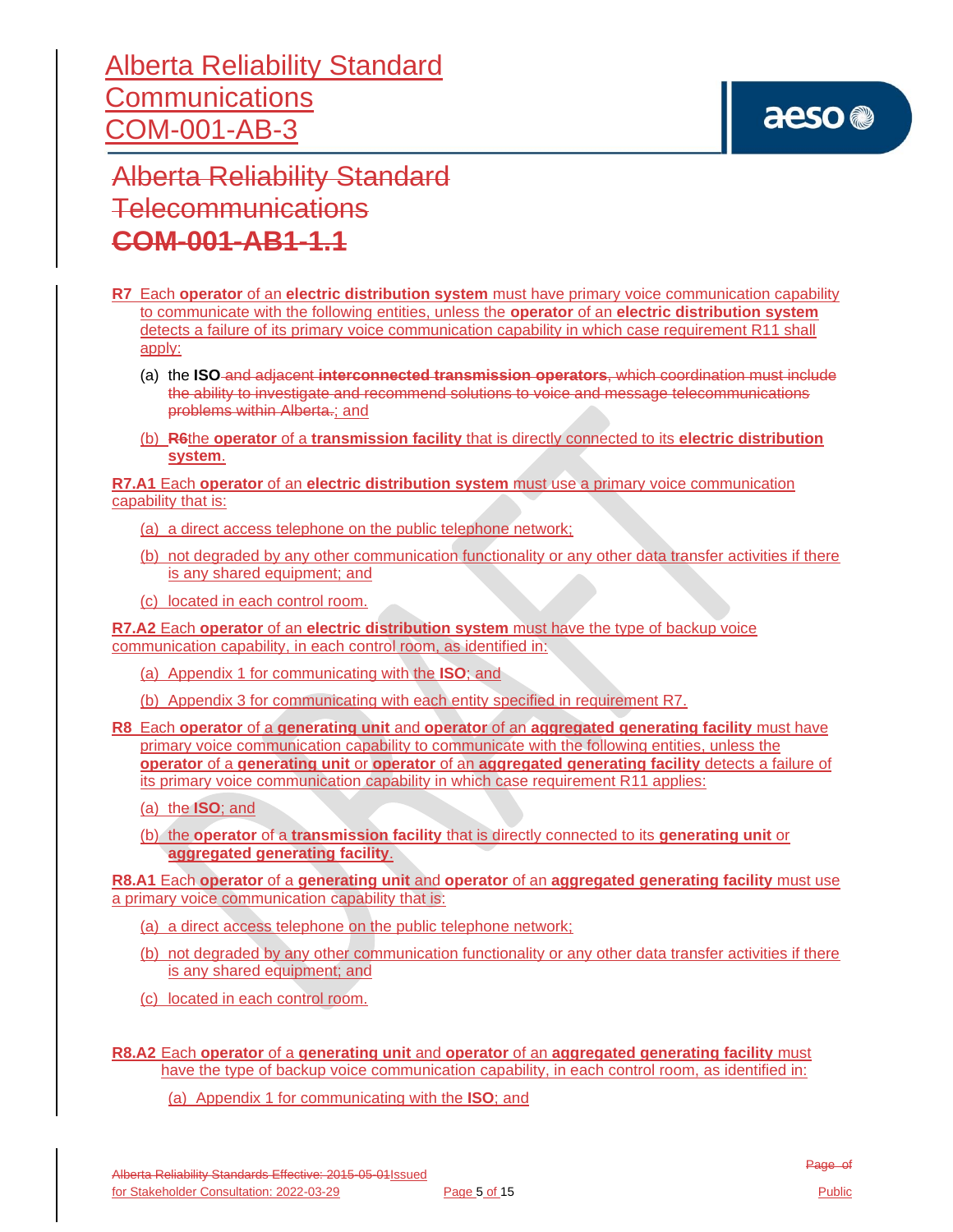

Alberta Reliability Standard Telecommunications **COM-001-AB1-1.1**

(b) Appendix 3 for communicating with each entity specified in requirement R8.

- **R9** The Responsible Entities must test each backup voice communication capability, as specified in Appendix 1, Appendix 2, and Appendix 3, at least once each **month**. If the test is unsuccessful, the Responsible Entity must initiate action to repair or designate a temporary replacement backup voice communication capability within 2 hours of the unsuccessful test*.*
- **R10** The **ISO** and each **operator** of a **transmission facility** must use the English language for all communications between their respective operating personnel responsible for the real-time generation control and operation of the **interconnected electric system**notify entities as identified in requirements R1 and R3, respectively within 60 minutes of the detection of a failure of its primary voice communication capability that lasts 30 minutes or longer.
- **R7R11** Each **operator** of an **electric distribution system**, **operator** of a **generating unit**, and **operator** of an **aggregated generating facility** that detects a failure of its primary voice communication capability must consult with each entity affected by the failure, as identified in requirement R7 for an **operator** of an **electric distribution system** or requirement R8 for an **operator** of a **generating unit** or **operator** of an **aggregated generating facility**, to determine a mutually agreeable action for the restoration of its primary voice communication capability.
- **R12** The **ISO** and each **operator** of a **transmission facility** must have written operating instructions and procedures to enable continued, **operator** of a **generating unit**, and **operator** of an **aggregated generating facility** must have internal primary voice communication capabilities for the exchange of information necessary for the reliable operation of the **interconnected electric system**. This includes internal primary voice communication capabilities between its control rooms, and between its control rooms and field personnel*.*
- **R13** Each **operator** of an **electric distribution system** must have internal primary voice communication capabilities for the exchange of information necessary for the reliable operation of the **interconnected electric system** during the loss of voice and message telecommunications facilities. This includes internal primary communication capabilities between its control rooms, and between its control rooms and field personnel.
- **R14.A1** Each Responsible Entity must, where its backup voice communication capability is a satellite telephone service, use a satellite network system, as approved by the **ISO**.
- **R15.A1** Each Responsible Entity must, where its backup voice communication capability is a satellite telephone service or utility orderwire service,<sup>2</sup> have backup voice communication equipment that remains operational for a minimum of 8 hours in the event of an extended power outage to its facilities.
- **4. Measures**

The following measures correspond to the requirements identified in section 3 of this **reliability standard**. For example, MR1 is the measure for requirement R1.

<sup>&</sup>lt;sup>2</sup> "utility orderwire service" means a private voice communications system that is operated and controlled by one or more **market participant** and the **ISO**. The utility orderwire service: leverages utility telecommunication network infrastructure owned by a **market participant** and the **ISO**; and may also leverage passive telecommunication infrastructure owned by a third-party.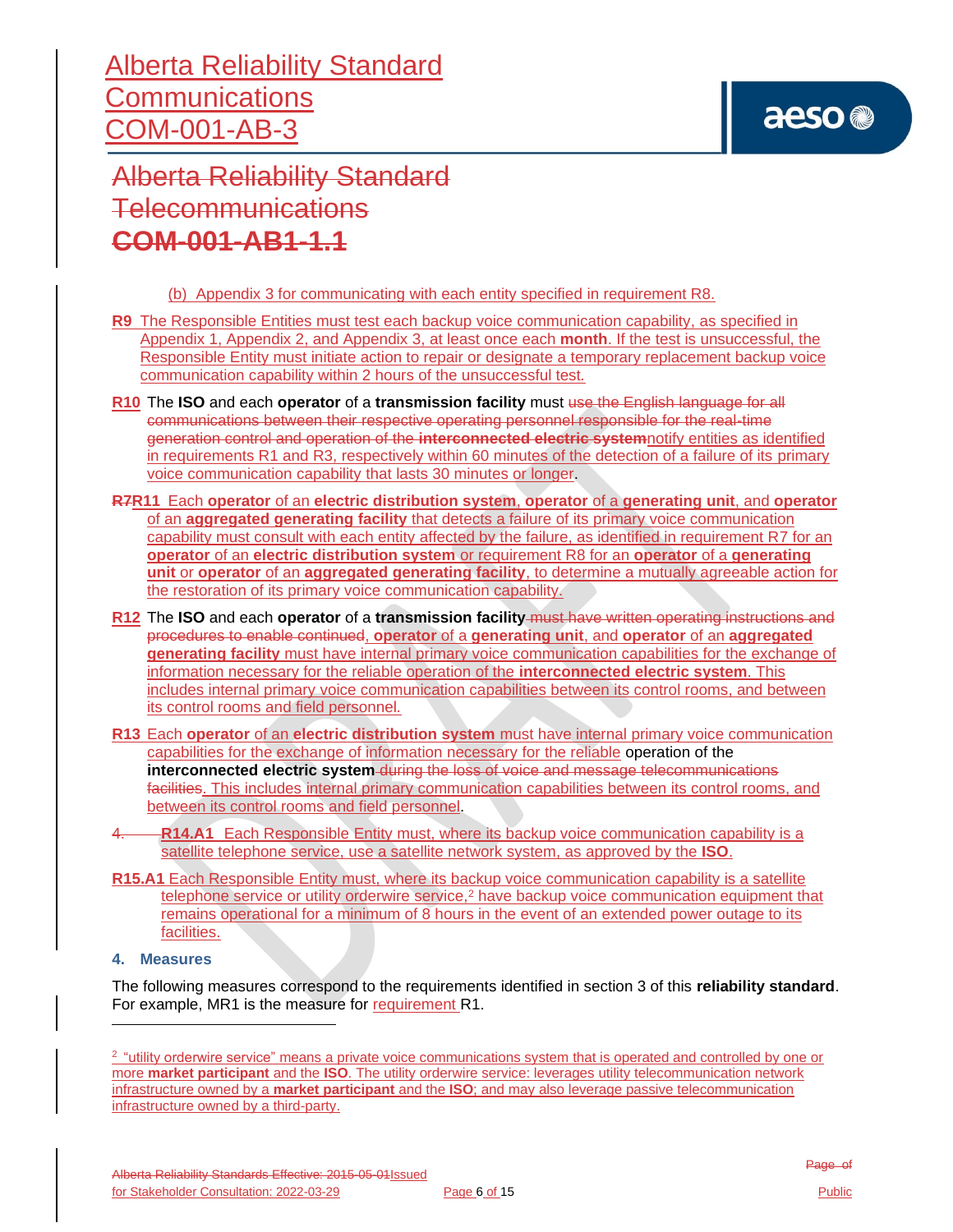# aeso<sup>®</sup>

Alberta Reliability Standard Telecommunications **COM-001-AB1-1.1**

**MR1** Evidence of providinghaving primary voice and message telecommunication facilities communication capability as required in requirement R1 exists. Evidence may include:

- (a) a list identifying each telecommunication facility for the exchange of **interconnection** and Alberta operating information; and
- physical assets, dated evidence, such as, equipment specifications and installation documentation demonstrating the implementation of diverse routing and redundancy capability, test records, **operator** logs, voice recordings, transcripts of voice recordings, or electronic communications or other equivalent evidence.

**MR2** Evidence of providing voice and message telecommunication facilities designating a backup voice communication capability as required in requirement R2 exists. Evidence may include:

- (a) a list identifying each telecommunication facility for the exchange of **interconnection** and Alberta operating information; and
- physical assets, or dated evidence, such as, equipment specifications and installation documentation demonstrating the implementation of diverse routing and redundancy capability, if applicable, test records, **operator** logs, voice recordings, transcripts of voice recordings, or electronic communications or other equivalent evidence.
- **MR3** Evidence of managing and testing its alternate voice and message telecommunication facilitieshaving primary voice communication capability as required in requirement R3 exists. Evidence may include: physical assets, dated evidence, such as, equipment specifications and installation documentation, test records, **operator** logs, voice recordings, transcripts of voice recordings, or electronic communications or other equivalent evidence.
	- (a) a list identifying each telecommunication facility as determined to be alternate;
	- (b) documented procedures describing how to manage and test its alternate telecommunication facilities; and
	- (c) records of testing.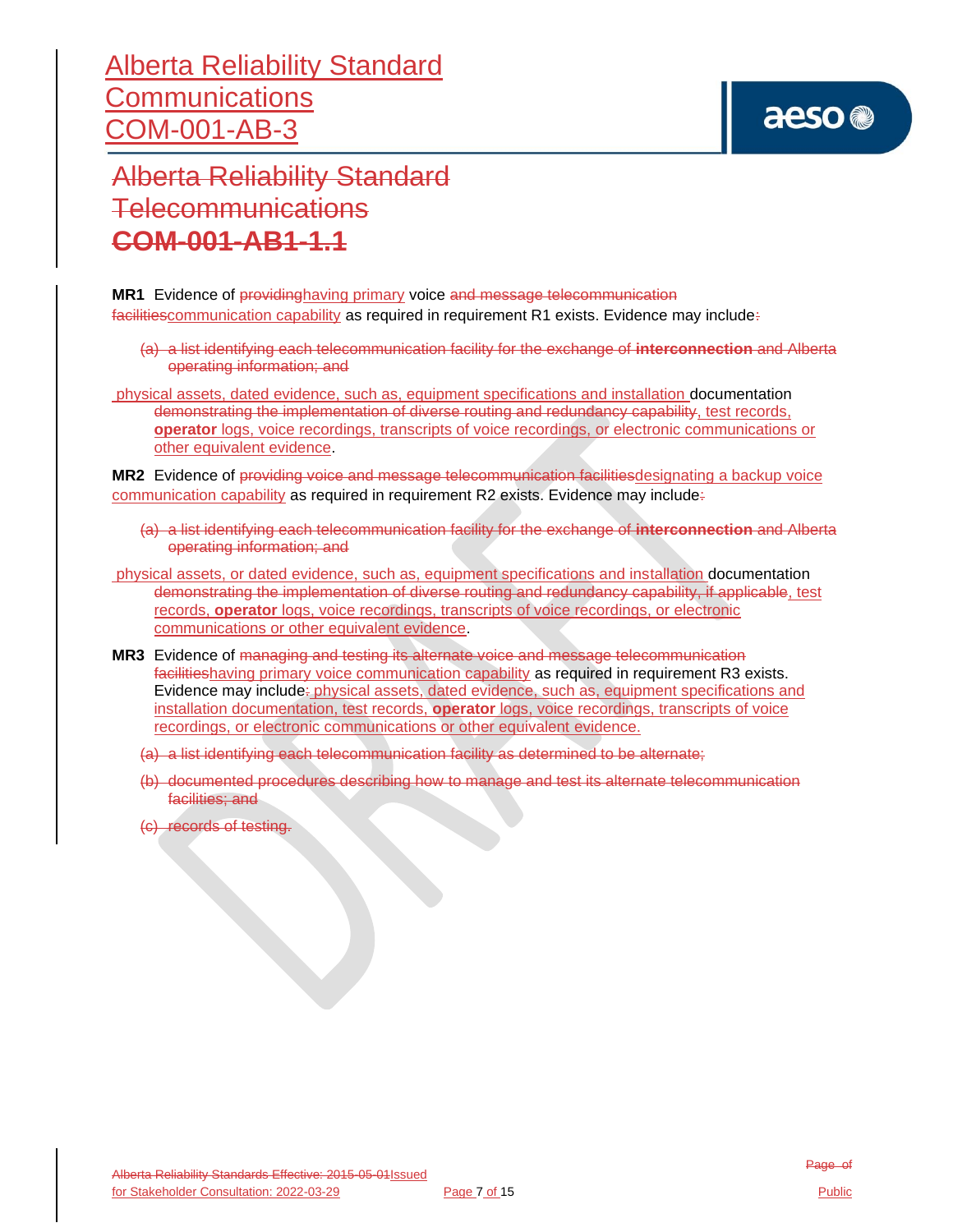Alberta Reliability Standard Telecommunications **COM-001-AB1-1.1**

- **MR3.A1** Evidence of using a primary voice communication capability as required in requirement R3.A1 exists. Evidence may include physical assets, dated evidence, such as, equipment specifications and installation documentation, test records, **operator** logs, voice recordings, transcripts of voice recordings, or electronic communications or other equivalent evidence.
- **MR4** Evidence of providingdesignating a means to coordinatebackup voice and message telecommunicationscommunication capability as required in requirement R4 exists. Evidence may include a documented procedure in place which identifies a processEvidence may include physical assets, or dated evidence, such as, equipment specifications and installation documentation, test records, **operator** logs, voice recordings, transcripts of voice recordings, or electronic communications or other equivalent evidence.
- **MR4.A1** Evidence of having a backup voice communication capability as required in requirement R4.A1 exists. Evidence may include physical assets, dated evidence, such as, equipment specifications and installation documentation, test records, **operator** logs, voice recordings, transcripts of voice recordings, or electronic communications or other equivalent evidence.
- **MR5** Intentionally left blank.
- **MR6** Intentionally left blank.
- **MR7** Evidence of having primary voice communication capability as required in requirement R7 exists. Evidence may include physical assets, dated evidence, such as, equipment specifications and installation documentation, test records, **operator** logs, voice recordings, transcripts of voice recordings, or electronic communications or other equivalent evidence.
- **MR7.A1** Evidence of using a primary voice communication capability as required in requirement R7.A1 exists. Evidence may include physical assets, dated evidence, such as, equipment specifications and installation documentation, test records, **operator** logs, voice recordings, transcripts of voice recordings, or electronic communications or other equivalent evidence.
- **MR7.A2** Evidence of having a backup voice communication capability as required in requirement R7.A2 exists. Evidence may include physical assets, dated evidence, such as, equipment specifications and installation documentation, test records, **operator** logs, voice recordings, transcripts of voice recordings, or electronic communications or other equivalent evidence.
- **MR8** Evidence of having primary voice communication capability as required in requirement R8 exists. Evidence may include physical assets, dated evidence, such as, equipment specifications and installation documentation, test records, **operator** logs, voice recordings, transcripts of voice recordings, or electronic communications or other equivalent evidence.
- **MR8.A1** Evidence of using a primary voice communication capability as required in requirement R8.A1 exists. Evidence may include physical assets, dated evidence, such as, equipment specifications and installation documentation, test records, **operator** logs, voice recordings, transcripts of voice recordings, or electronic communications or other equivalent evidence.
- **MR8.A2** Evidence of having a backup voice communication capability as required in requirement R8.A2 exists. Evidence may include physical assets, dated evidence, such as, equipment specifications and installation documentation, test records, **operator** logs, voice recordings, transcripts of voice recordings, or electronic communications or other equivalent evidence.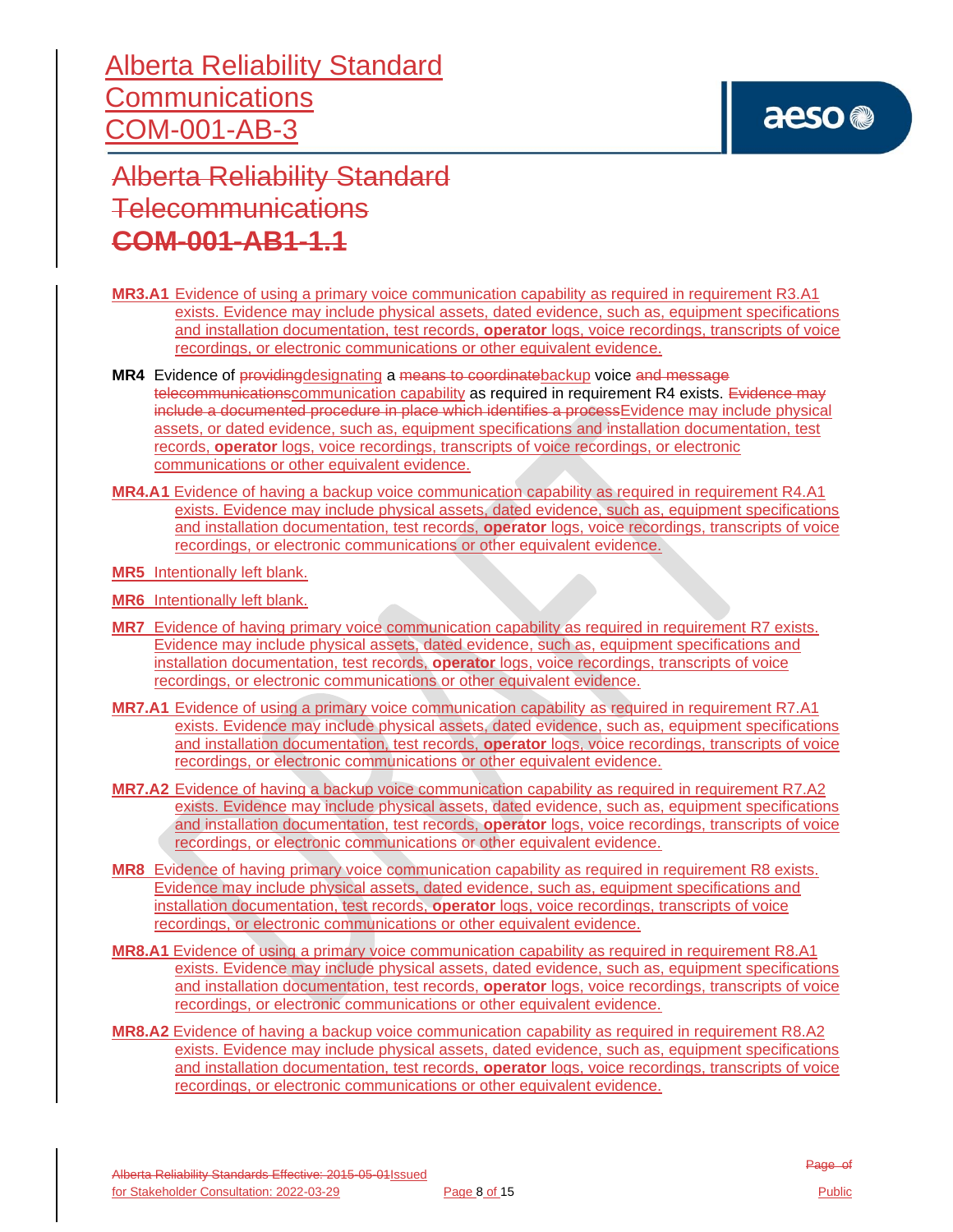## aeso<sup>®</sup>

Alberta Reliability Standard Telecommunications **COM-001-AB1-1.1**

**MR9** Evidence of testing backup voice communication capability as required in requirement R9 exists. Evidence may include dated and time-stamped test records, **operator** logs, voice recordings, transcripts of voice recordings, or electronic communications or other equivalent evidence.

Evidence of initiating action to repair or designating a replacement of backup voice communication capability, which does not utilize the same infrastructure as voice communication used for day-today operation, as required in requirement R9 exists. Evidence may include dated and time-stamped test records, **operator** logs, voice recordings, transcripts of voice recordings, or electronic communications or other equivalent evidence.

- **MR10** Evidence of notifying entities, within the minimum timeframe, after a detection of a failure of its primary voice communication capability as required in requirement R10 exists. Evidence may include dated and time-stamped test records, **operator** logs, voice recordings, transcripts of voice recordings, or electronic communications or other equivalent evidence.
- **MR11** Evidence of consulting with each entity affected by the failure of its primary voice communication capability as required in requirement R11 exists. Evidence may include dated **operator** logs, voice recordings, transcripts of voice recordings, or electronic communications or other equivalent evidence.
- **MR12** Evidence of having internal primary voice communication capability as required in requirement R12 exists. Evidence may include physical assets, or dated evidence, such as, equipment specifications and installation documentation, operating procedures, test records, **operator** logs, voice recordings, transcripts of voice recordings, or electronic communications or other equivalent evidence.
- **MR13** Evidence of having internal primary voice communication capability as required in requirement R13 exists. Evidence may include physical assets, or dated evidence, such as, equipment specifications and installation documentation, operating procedures, test records, **operator** logs, voice recordings, transcripts of voice recordings, or electronic communications or other equivalent evidence.
- **MR14.A1** Evidence of using a satellite network system as a backup voice communication capability as required in requirement R14.A1 exists. Evidence may include physical assets, dated evidence, such as, equipment specifications and installation documentation, test records, **operator** logs, voice recordings, transcripts of voice recordings, or electronic communications or other equivalent evidence.
- **MR15.A1** Evidence of ensuring a backup voice communication capability complies with the minimum operation in the event of an extended power outage as required in requirement R15.A1 exists. Evidence may include dated and time-stamped records of operations, such as, **operator** logs, voice recordings, transcripts of voice recordings, or electronic communications or other equivalent evidence.

### **Appendices**

- Appendix 1 *Responsible Entity Requirements for Each Backup Voice Communication Capability with the ISO*
- Appendix 2 *Operator of a Transmission Facility Requirements for* coordinating telecommunications and a process*Each Backup Voice Communication Capability with Adjacent Entities and Entities that are Directly Connected to its Transmission Facility*

Alberta Reliability Standards Effective: 2015-05-01Issued for Stakeholder Consultation: 2022-03-29 Page 9 of 15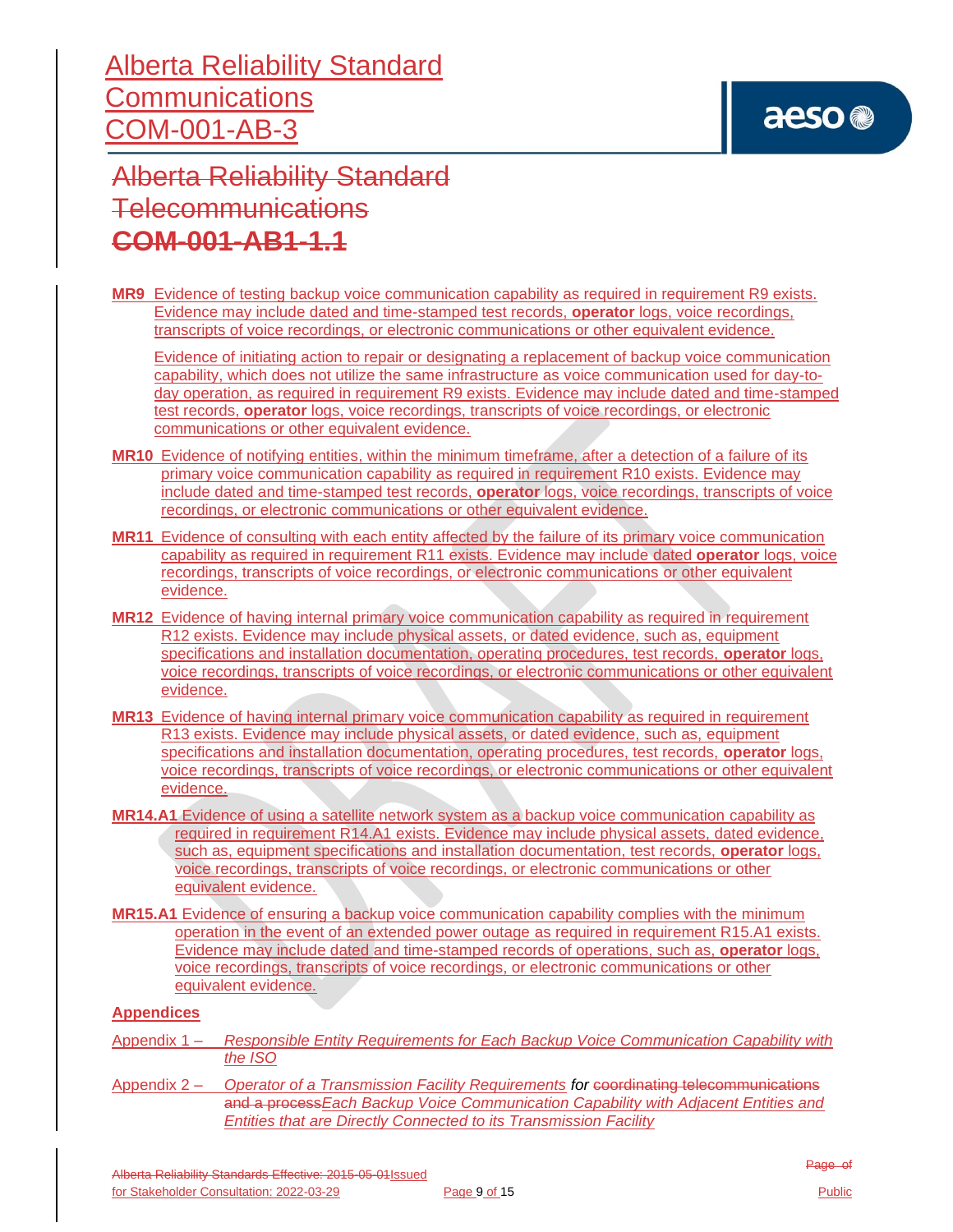## aeso<sup>®</sup>

Alberta Reliability Standard Telecommunications **COM-001-AB1-1.1**

Appendix 3 – *Operator of an Electric Distribution System, Operator of a Generating Unit, and Operator of an Aggregated Generating Facility Requirements for* investigating and recommending solutions to telecommunications problems.*Each Backup Voice Communication Capability with Operators of Transmission Facilities that is Directly Connected to its Electric Distribution System, Generating Unit, or Aggregated Generating Facility*

**MR5** Evidence of providing a means to coordinate voice and message telecommunications as required in requirement R5 exists. Evidence may include a documented procedure in place which identifies a process for coordinating telecommunications and a process for investigating and recommending solutions to telecommunications problems.

**MR6** Evidence of using the English language as required in requirement R6 exists. Evidence may include **operator** logs, voice recordings, electronic communications or **e-tag** records.

**MR7** Evidence of having written operating instructions and procedures as required in requirement R7 exists. Evidence may include electronic or hard copy of the operating instructions and procedures.

### **5. Appendices**

Appendix 1 – *Amending Process for List of Facilities*

#### **Revision History**

| <b>EffectiveDate</b>            | <b>Description</b>                                                                                         |
|---------------------------------|------------------------------------------------------------------------------------------------------------|
| 2013-10-01xxxx-xx-<br><b>XX</b> | Initial Releaserelease.                                                                                    |
| 2015-05-01                      | conumption of PC functionality for the Alberta footprint<br>Dovisod for ICO<br><b>IN THE EVANGER SHOPS</b> |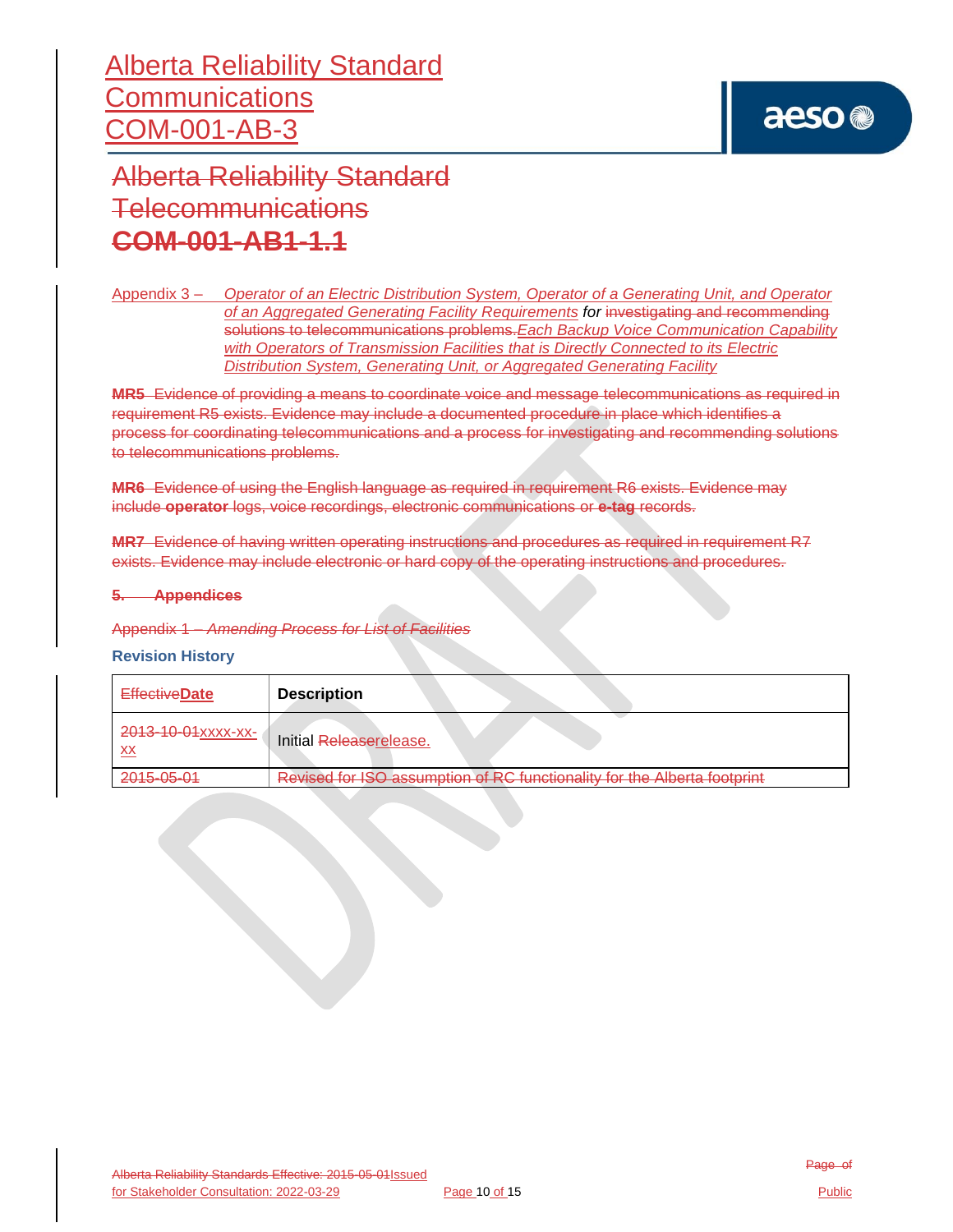

Alberta Reliability Standard Telecommunications **COM-001-AB1-1.1**

#### **Appendix 1 Amending ProcessResponsible Entity Requirements for List of Facilities**

In order to amend the list referenced in subsections (a)(ii)(B) of section 2, *Applicability*, **Each Backup Voice Communication Capability with the ISO** must:

- (a) upon determining that a **transmission facility** is to be added, notify the **operator** in writing and determine an effective date, which must be no less than thirty (30) **days** after the date of notice, for the **operator** to meet the applicable requirements;
- (b) upon determining that a **transmission facility** is to be deleted, notify the **operator** in writing and determine an effective date for the **operator** to no longer be required to meet the applicable requirements; and

(c) publish the amended list with effective dates on the AESO website.

| <b>Responsible Entity</b><br><b>Category</b>                                                                                                          | <b>Responsible Entity subcategory</b>                                                                                                                                                                                                                                      | <b>Responsible Entity Backup Voice</b><br><b>Communication Capability Options</b><br>for Communicating with the ISO |
|-------------------------------------------------------------------------------------------------------------------------------------------------------|----------------------------------------------------------------------------------------------------------------------------------------------------------------------------------------------------------------------------------------------------------------------------|---------------------------------------------------------------------------------------------------------------------|
| Each operator of a<br>transmission                                                                                                                    | that operates a transmission facility,<br>unless it only operates a radial circuit.                                                                                                                                                                                        | (1) Utility orderwire service                                                                                       |
| facility                                                                                                                                              | that only operates a radial circuit.                                                                                                                                                                                                                                       | (1) Utility orderwire service;<br>(2) Satellite telephone service; or<br>(3) Direct access telephone service.       |
| Each operator of an<br>electric distribution<br>system                                                                                                |                                                                                                                                                                                                                                                                            | (1) Utility orderwire service;<br>(2) Satellite telephone service; or<br>(3) Direct access telephone service.       |
| Each operator of a<br>generating unit and<br><b>of</b><br>operator<br>an<br>aggregated<br>generating facility<br>the<br>connected<br>to               | less than 50 MW based on the total<br>amount of generation operated by the<br>control room, unless the generating unit<br>or aggregated generating facility is a<br>blackstart resource.                                                                                   | (1) Utility orderwire service; or<br>(2) Direct access telephone service.                                           |
| transmission<br>system<br>or<br>to<br>transmission<br>facilities within the<br><b>City of Medicine Hat</b><br>where the maximum<br>authorized<br>real | equal to or greater than 50 MW and less<br>than 300 MW based on the total amount<br>of generation operated by the control<br>room, unless the generating unit or<br>aggregated generating facility is a<br>blackstart resource.                                            | (1) Utility orderwire service; or<br>(2) Satellite telephone service.                                               |
| power is                                                                                                                                              | equal to or greater than 300 MW based<br>on the total amount of generation<br>operated by the control room, where the<br>total synchronous generation is less than<br>300 MW, unless the generating unit or<br>aggregated generating facility is a<br>blackstart resource. | (1) Utility orderwire service; or<br>(2) Satellite telephone service.                                               |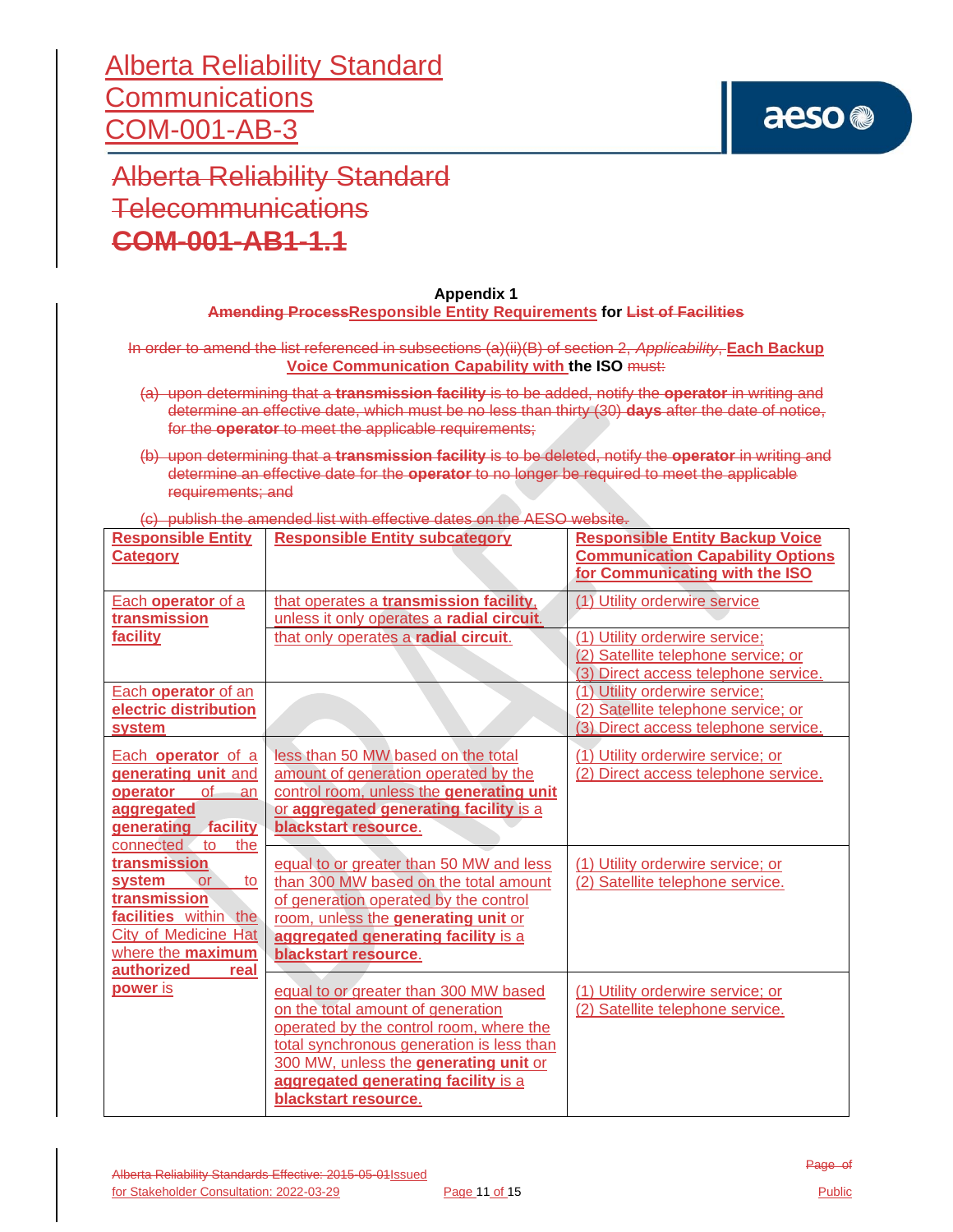

Alberta Reliability Standard Telecommunications **COM-001-AB1-1.1**

| equal to or greater than 300 MW based<br>on the total amount of synchronous<br>generation operated by the control room<br>or a <b>blackstart resource</b> . | (1) Utility orderwire service |
|-------------------------------------------------------------------------------------------------------------------------------------------------------------|-------------------------------|
|-------------------------------------------------------------------------------------------------------------------------------------------------------------|-------------------------------|

Alberta Reliability Standards Effective: 2015-05-01Issued for Stakeholder Consultation: 2022-03-29 Page 12 of 15 Page of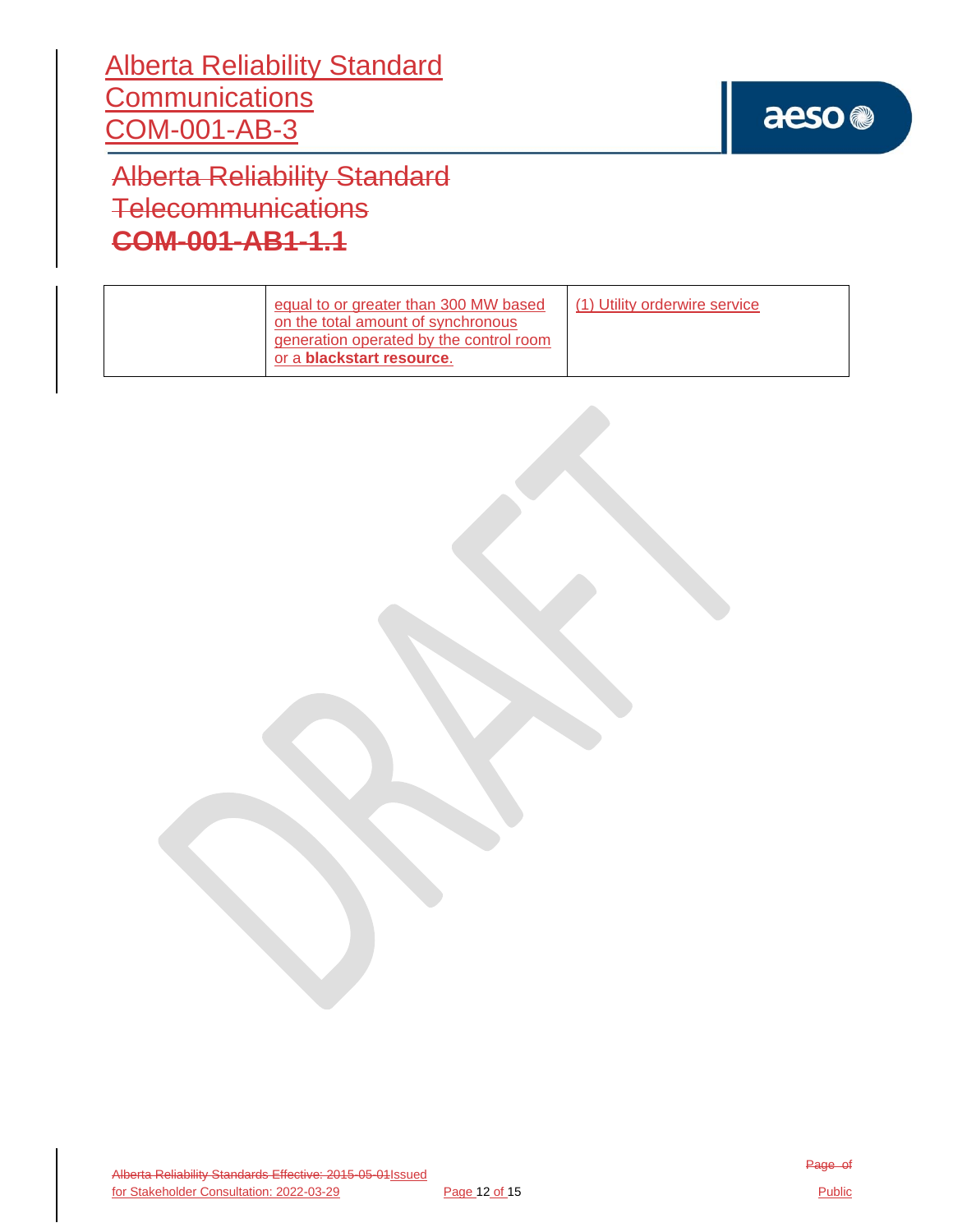## aeso<sup>®</sup>

Alberta Reliability Standard **Telecommunications COM-001-AB1-1.1**

| <b>Operator of a Transmission Facility Requirements for Each Backup Voice Communication</b>                                        |                                                                                                                                                                                                                                                                    |                                                                                                                                                                                                                                           |  |
|------------------------------------------------------------------------------------------------------------------------------------|--------------------------------------------------------------------------------------------------------------------------------------------------------------------------------------------------------------------------------------------------------------------|-------------------------------------------------------------------------------------------------------------------------------------------------------------------------------------------------------------------------------------------|--|
| Capability with Adjacent Entities and Entities that are Directly Connected to its Transmission                                     |                                                                                                                                                                                                                                                                    |                                                                                                                                                                                                                                           |  |
| <b>Entity</b>                                                                                                                      | <b>Facility</b><br><b>Entity Subcategory</b><br><b>Responsible Entity Backup Voice</b><br><b>Communication System Options</b><br>for Communicating with the ISO                                                                                                    | <b>Operator of a Transmission Facility</b><br><b>Backup Voice Communication</b><br><b>Capability Options for</b><br><b>Communicating with Each Adjacent</b><br><b>Entity</b>                                                              |  |
| Each adjacent operator<br>of a transmission<br>facility that is directly<br>connected to its<br>transmission facility              | that operates a transmission facility,<br>unless it only connects through a<br>radial circuit.                                                                                                                                                                     | (1) Utility orderwire service; or<br>(2) An operator of a transmission<br>facility that only operates a radial<br>circuit may use satellite telephone<br>service or direct access telephone<br>service.                                   |  |
|                                                                                                                                    | that only operates a radial circuit.                                                                                                                                                                                                                               | (1) Utility orderwire service;<br>(2) Satellite telephone service; or<br>(3) Direct access telephone service.                                                                                                                             |  |
| Each operator of an<br>electric distribution<br>system that is directly<br>connected to its<br>transmission facility               |                                                                                                                                                                                                                                                                    | (1) Utility orderwire service;<br>(2) Satellite telephone service; or<br>(3) An operator of electric distribution<br>system connected only to a substation<br>that is part of a radial circuit may use<br>direct access telephone service |  |
| Each operator of a<br>generating unit or<br>aggregated<br>generating facility that<br>is directly connected to<br>its transmission | Equal to or greater than 5 MW and<br>less than 50 MW based on the total<br>amount of generation operated by the<br>control room, unless the generating<br>unit or aggregated generating<br>facility is a blackstart resource;                                      | (1) Utility orderwire service; or<br>(2) Direct access telephone service.                                                                                                                                                                 |  |
| facility and the<br>maximum authorized<br>real power is:                                                                           | equal to or greater than 50 MW and<br>less than 300 MW based on the total<br>amount of generation operated by the<br>control room, unless the generating<br>unit or aggregated generating<br>facility is a blackstart resource;<br>equal to or greater than 300 MW | (1) Utility orderwire service; or<br>(2) Satellite telephone service.<br>(1) Utility orderwire service; or                                                                                                                                |  |
|                                                                                                                                    | based on the total amount of<br>generation operated by the control<br>room, where the total synchronous<br>generation is less than 300 MW,                                                                                                                         | (2) Satellite telephone service.                                                                                                                                                                                                          |  |

**Appendix 2**

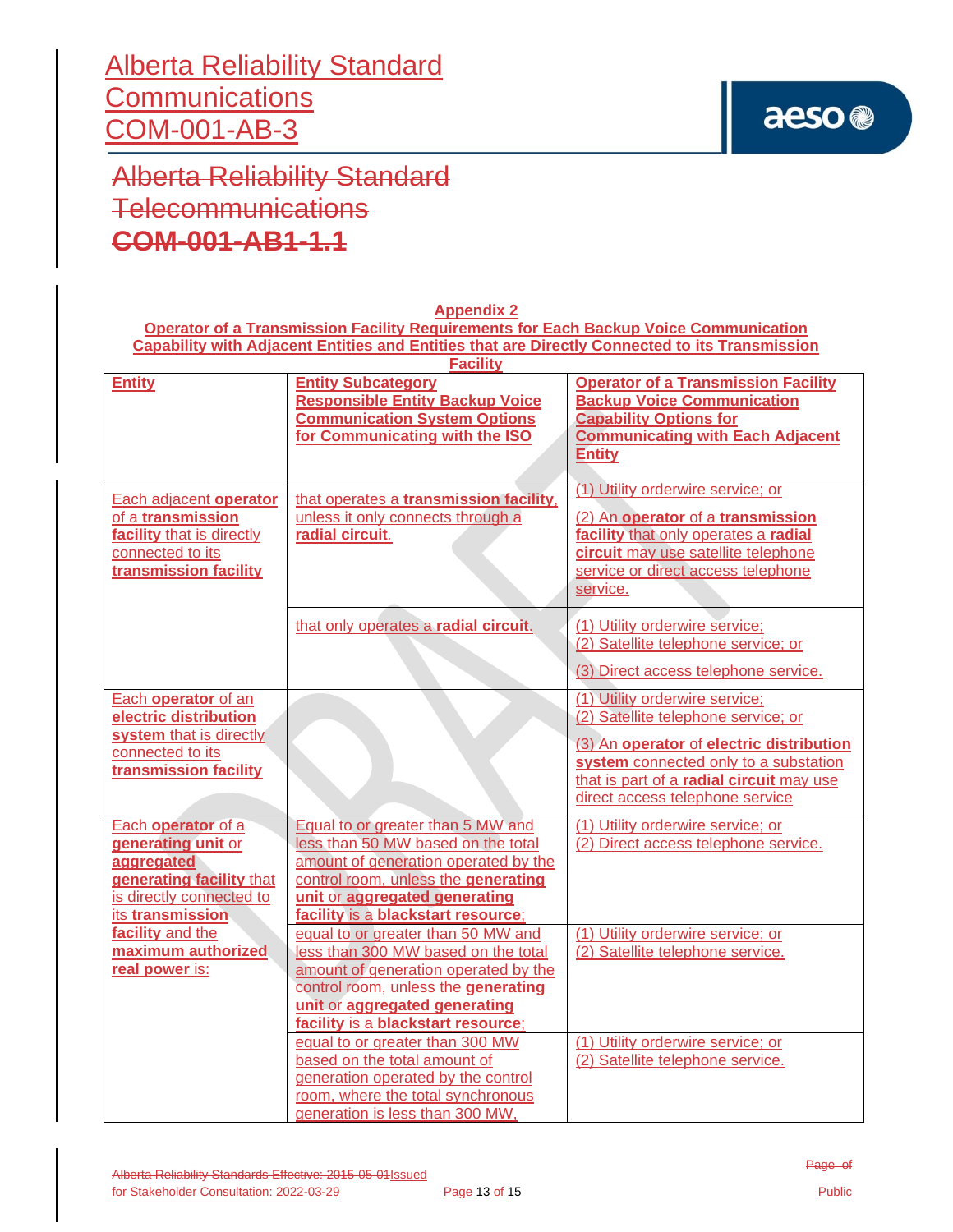

Alberta Reliability Standard Telecommunications **COM-001-AB1-1.1**

|                                                                                                                                  | unless the generating unit or<br>aggregated generating facility is a<br>blackstart resource; and                                                              |                                                                       |
|----------------------------------------------------------------------------------------------------------------------------------|---------------------------------------------------------------------------------------------------------------------------------------------------------------|-----------------------------------------------------------------------|
|                                                                                                                                  | equal to or greater than 300 MW<br>based on the total amount of<br>synchronous generation operated by<br>the control room or a <b>blackstart</b><br>resource. | (1) Utility orderwire service                                         |
| Each adjacent<br><b>interconnected</b><br>transmission operator<br>that is directly<br>connected to its<br>transmission facility |                                                                                                                                                               | (1) Utility orderwire service; or<br>(2) Satellite telephone service. |